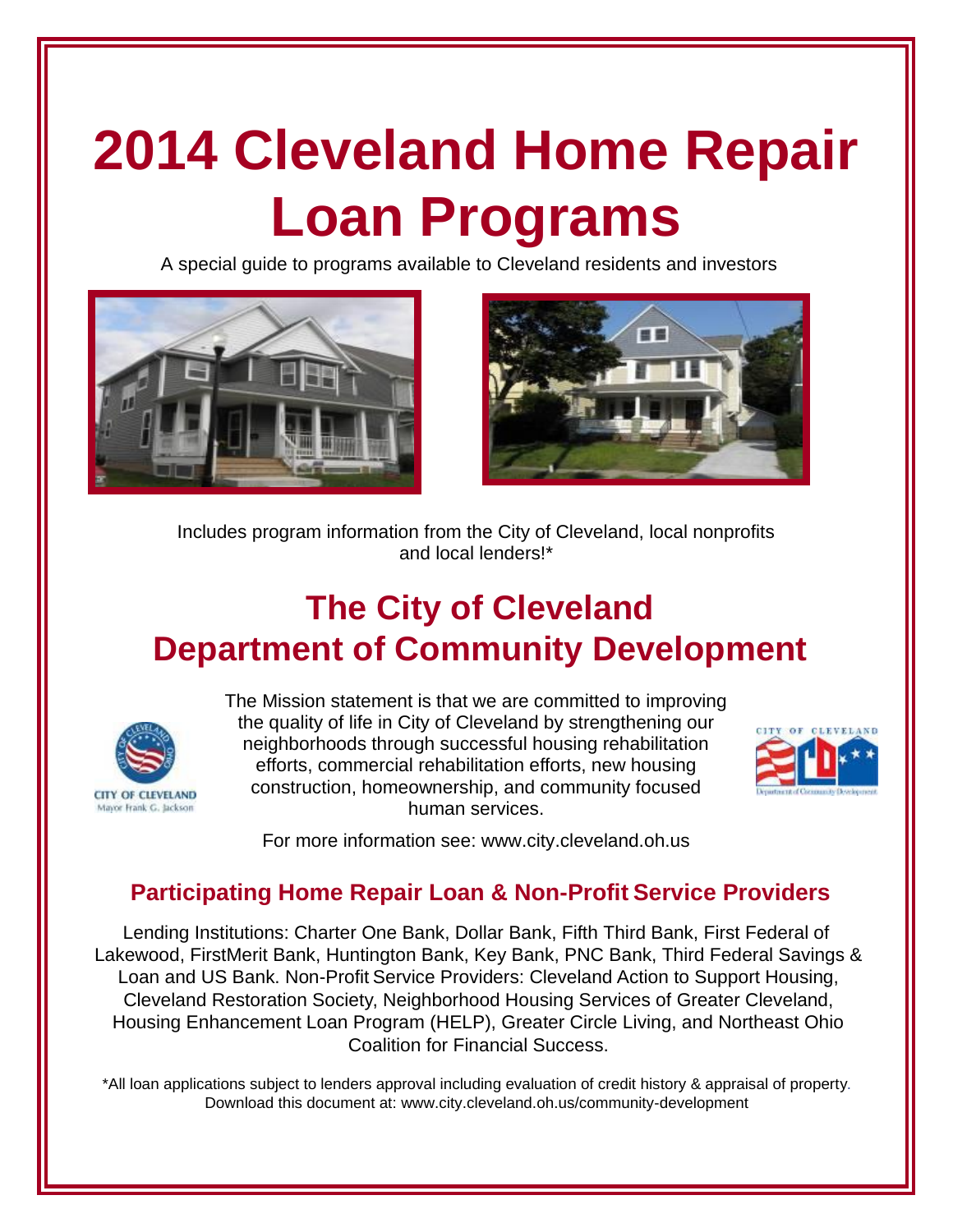

Roy Buser

|                                          | 440-886-1959                                                                  |                                                          |                                                          |  |  |  |
|------------------------------------------|-------------------------------------------------------------------------------|----------------------------------------------------------|----------------------------------------------------------|--|--|--|
| <b>Program Name</b>                      | <b>Home Style Renovation</b><br><b>Mortgage</b>                               | <b>Streamline 203k</b><br><b>Rehabilitation Program</b>  | <b>BEST Rehab Loan</b>                                   |  |  |  |
| <b>Loan Amounts</b>                      | Min-\$25,000<br>Max-\$417,000                                                 | <b>Call for details</b>                                  | no minimum<br>no maximum                                 |  |  |  |
| <b>Max Term</b>                          | 30 year                                                                       | 30 year                                                  | 30 year                                                  |  |  |  |
| <b>Interest Rates</b>                    | set daily                                                                     | set daily                                                | set daily                                                |  |  |  |
| <b>Fees</b>                              | \$350 application fee<br>Call for additional information                      | \$350 application fee<br>Call for additional information | \$350 application fee<br>Call for additional information |  |  |  |
| <b>Loan-to-Value</b><br><b>Ratio</b>     | 95%-1-2 unit<br>75%-3-4 unit<br>90% 1 unit second home<br>75% 1 unit investor | 96.50% for purchase<br>97.75% refinance                  | 95.00%                                                   |  |  |  |
| <b>2nd Mortgage</b><br><b>Required</b>   | no                                                                            | no                                                       | no                                                       |  |  |  |
| <b>Max Debt Ratio</b>                    | determined by automatic<br>underwriting system                                | 31/43<br>determined by automatic<br>underwriting system  | 33/43<br>determined by automatic<br>underwriting system  |  |  |  |
| <b>Income</b><br><b>Restrictions</b>     | none                                                                          | none                                                     | none                                                     |  |  |  |
| <b>Investor Owner</b>                    | yes                                                                           | yes                                                      | no                                                       |  |  |  |
| <b>Geographic</b><br><b>Restrictions</b> | none                                                                          | none                                                     | low/mod census tract                                     |  |  |  |
| <b>Type of Home</b>                      | 1-4 unit owner occupied;<br>1 unit second home                                | 1-4 unit primary residence                               | 1-2 unit owner occupied                                  |  |  |  |
| <b>Other</b>                             |                                                                               |                                                          |                                                          |  |  |  |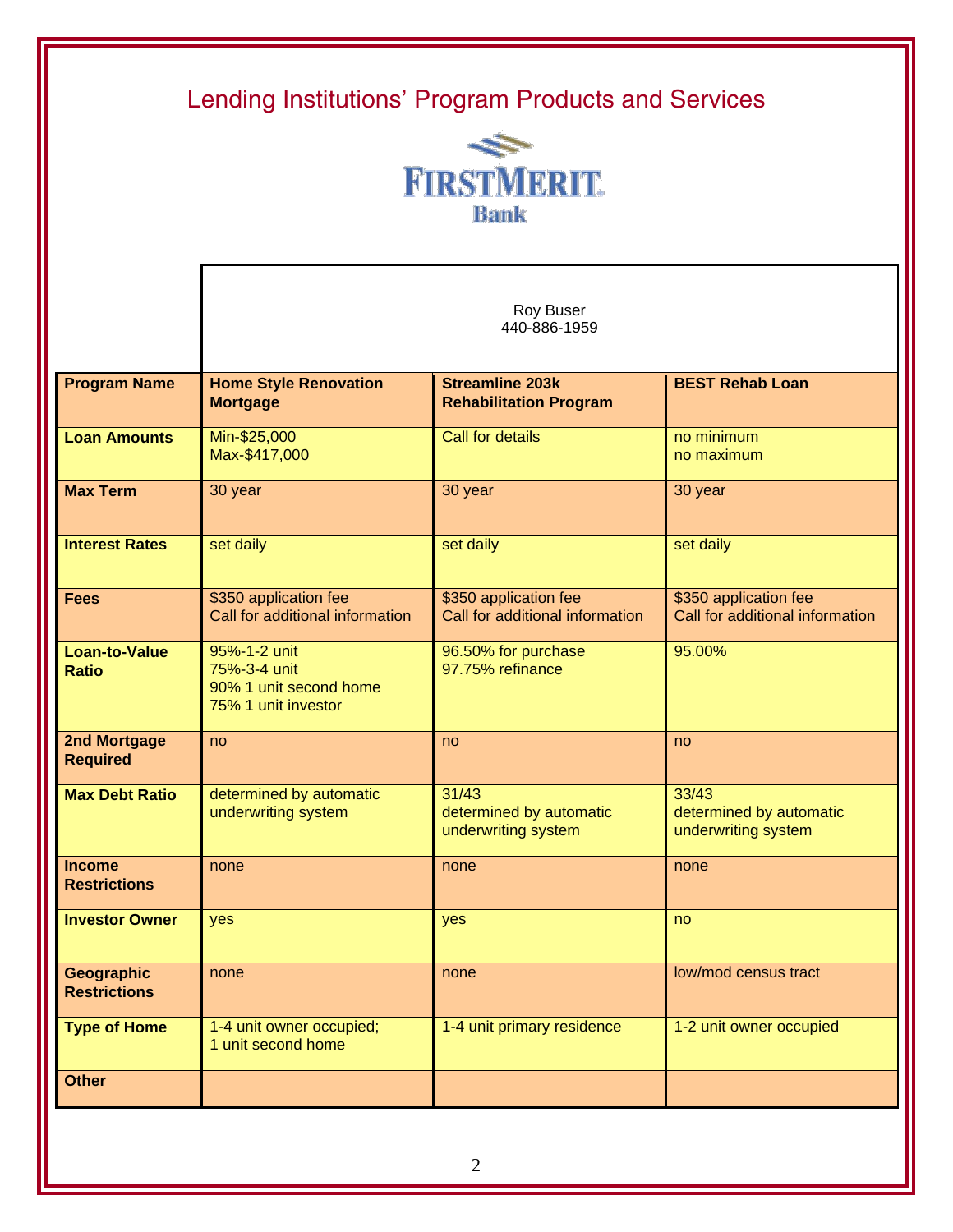

Denise Enderlein Jeanetta Price<br>216-346-9451 (cell) 216-912-5178 (office 216-912-5178 (office) denderlein@ffl.net in the settlement of the settlement of the settlement of the settlement of the settlement of the settlement of the settlement of the settlement of the settlement of the settlement of the settlement of th

| No more than \$35,000 in<br>repairs | Conforming and Non-<br>Conforming Max.- \$600,000 | \$417,000                                                                                                    |
|-------------------------------------|---------------------------------------------------|--------------------------------------------------------------------------------------------------------------|
|                                     |                                                   |                                                                                                              |
| 360 months                          | 360 months                                        | 360 months                                                                                                   |
| set daily                           |                                                   | set daily                                                                                                    |
| call for additional information     |                                                   | call for additional information                                                                              |
| 96.50%                              | amount and credit score                           | 95%                                                                                                          |
| no                                  | no                                                | no                                                                                                           |
| 31/43                               |                                                   | 31/41                                                                                                        |
| none                                | none                                              | none                                                                                                         |
| none                                | none                                              | none                                                                                                         |
| none                                | none                                              | none                                                                                                         |
| 1-2 unit primary residence          |                                                   | 1-2 unit primary residence                                                                                   |
|                                     |                                                   |                                                                                                              |
|                                     |                                                   | set daily<br>call for additional information<br>95% depending on loan<br>31/41<br>1-2 unit primary residence |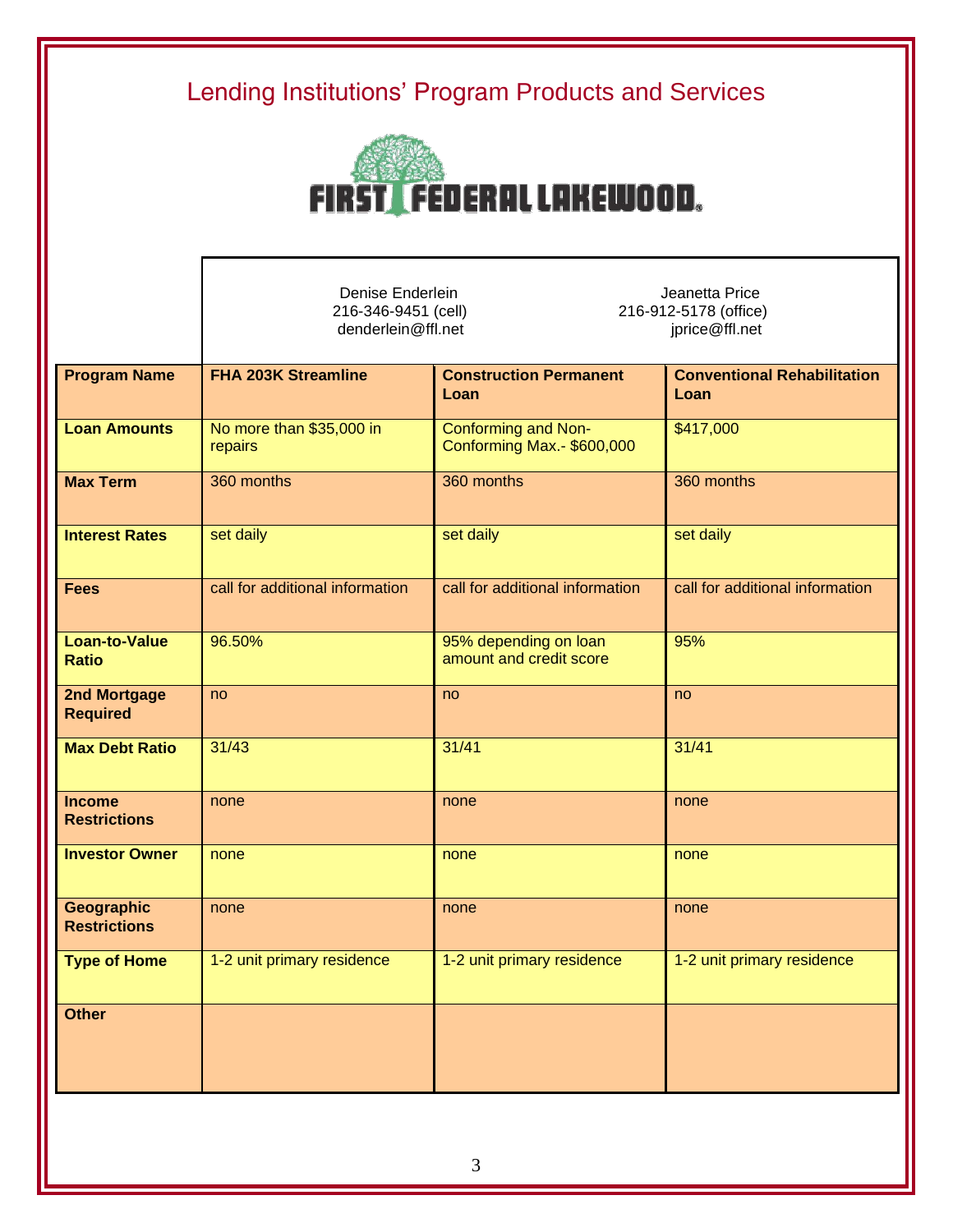

Eddy Chatmon<br>
216-889-2780<br>
216-889-3099 216-889-2780 Eddy\_Chatmon\_Sr@KeyBank.com Jake\_Wotsch@KeyBank.com

| <b>Program Name</b>   | <b>Key Community Renew A Home</b>           | <b>KeyBank Construction Loan</b> |
|-----------------------|---------------------------------------------|----------------------------------|
|                       |                                             |                                  |
| <b>Loan Amounts</b>   | Up to \$417,000                             | Up to \$3.5 Million              |
|                       |                                             |                                  |
| <b>Max Term</b>       | 30 year                                     | 30 year                          |
|                       |                                             |                                  |
| <b>Interest Rates</b> | call for rates                              | call for rates                   |
|                       |                                             |                                  |
| <b>Fees</b>           | call for details                            | call for details                 |
|                       |                                             |                                  |
| <b>Loan-to-Value</b>  | call for details                            | call for details                 |
| <b>Ratio</b>          |                                             |                                  |
| 2nd Mortgage          | no                                          | no                               |
| <b>Required</b>       |                                             |                                  |
| <b>Max Debt Ratio</b> | 42%                                         | 45%                              |
|                       |                                             |                                  |
| <b>Income</b>         | if property is located in a low or moderate | none                             |
| <b>Restrictions</b>   | census tract, no income restrictions apply  |                                  |
| <b>Investor Owner</b> | no, must be owner occupied                  | no, must be owner occupied       |
|                       |                                             |                                  |
| Geographic            | none                                        | none                             |
| <b>Restrictions</b>   |                                             |                                  |
| <b>Type of Home</b>   | 1-2 units only                              | Single family dwellings          |
|                       |                                             |                                  |
| <b>Other</b>          |                                             |                                  |
|                       |                                             |                                  |
|                       |                                             |                                  |
|                       |                                             |                                  |
|                       |                                             |                                  |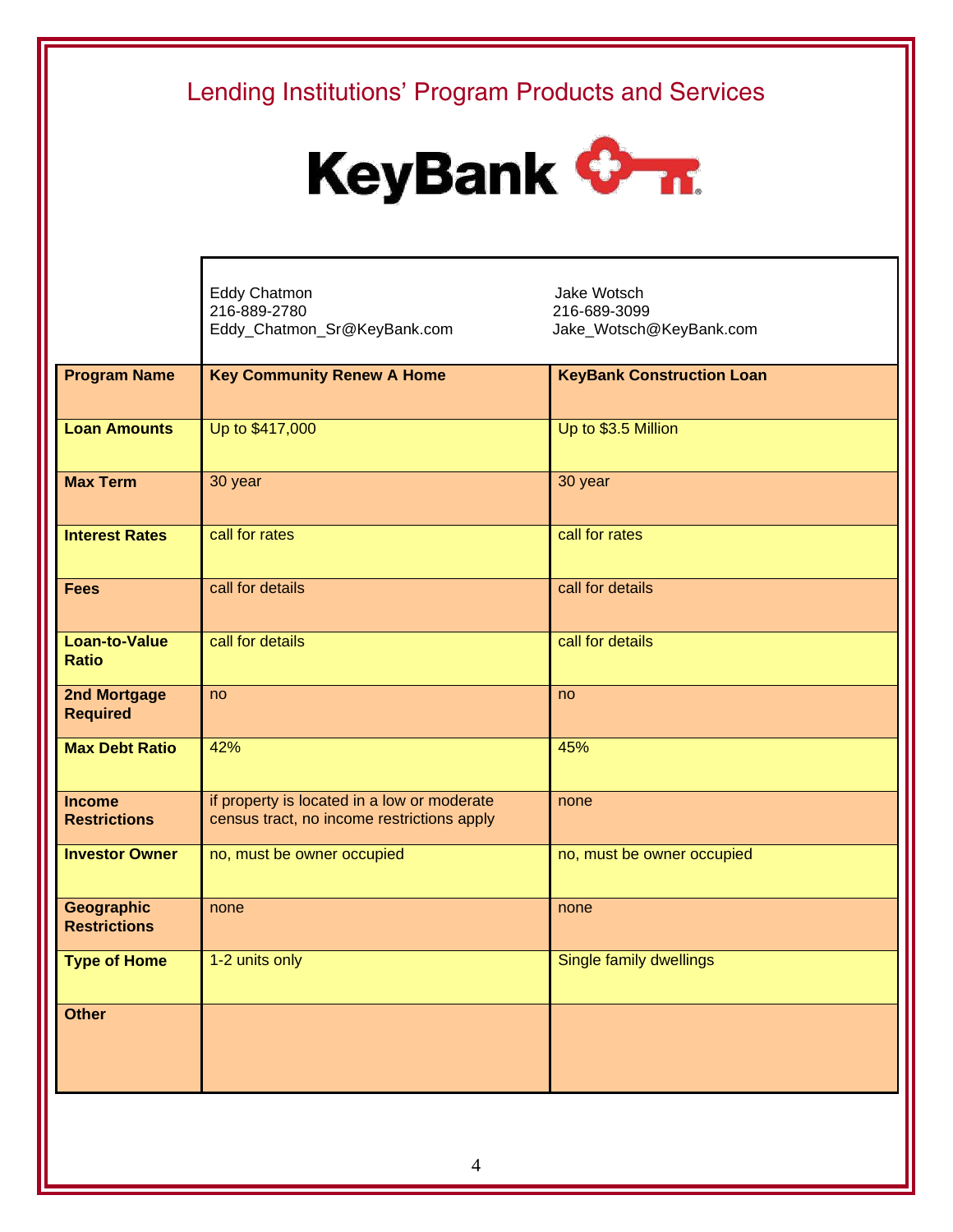| Lending Institutions' Program Products and Services |                                                                                                                                     |                                                                                                                                                                         |  |  |  |  |
|-----------------------------------------------------|-------------------------------------------------------------------------------------------------------------------------------------|-------------------------------------------------------------------------------------------------------------------------------------------------------------------------|--|--|--|--|
| <b>XX</b> Charter One                               |                                                                                                                                     |                                                                                                                                                                         |  |  |  |  |
|                                                     |                                                                                                                                     | Stephanie Cameron, NMLS #750670<br>216-277-5326<br>stephanie.p.cameron@charteronebank.com                                                                               |  |  |  |  |
| <b>Program Name</b>                                 | <b>EZ Home Improvement Loan</b>                                                                                                     | <b>Energy Efficiency Loan</b>                                                                                                                                           |  |  |  |  |
| <b>Loan Amounts</b>                                 | Min-\$1,000<br>Max-\$10,000                                                                                                         | min - \$1,000<br>max - \$10,000                                                                                                                                         |  |  |  |  |
| <b>Max Term</b>                                     | \$1,000 loan-12 to 36 months<br>\$1,001 plus loans-12 to 84 months                                                                  | 12 to 84 months                                                                                                                                                         |  |  |  |  |
| <b>Interest Rates</b>                               | 3% for \$1,000 loan;<br>6% \$1,001 up to \$10,000                                                                                   | 3% for \$3,000 Loan;<br>5% for \$3,001 up to \$10,000                                                                                                                   |  |  |  |  |
| <b>Fees</b>                                         | none                                                                                                                                | none                                                                                                                                                                    |  |  |  |  |
| <b>Loan-to-Value</b><br><b>Ratio</b>                | n/a                                                                                                                                 | n/a                                                                                                                                                                     |  |  |  |  |
| 2nd Mortgage<br><b>Required</b>                     | no                                                                                                                                  | no                                                                                                                                                                      |  |  |  |  |
| <b>Max Debt Ratio</b>                               | cannot exceed 45%                                                                                                                   | cannot exceed 45%                                                                                                                                                       |  |  |  |  |
| <b>Income</b><br><b>Restrictions</b>                | Less than 80% of area median family income;<br>no income restriction if within an LMI<br>neighborhood                               | Less than 80% of area median family income;<br>no income restriction if within an LMI<br>neighborhood                                                                   |  |  |  |  |
| <b>Investor Owner</b>                               | no, must be owner occupied                                                                                                          | no, must be owner occupied                                                                                                                                              |  |  |  |  |
| Geographic<br><b>Restrictions</b>                   | if income is greater than 80% of area median<br>family income, property must be located in a<br>low to moderate income census tract | if income is greater than 80% of area median<br>family income, property must be located in a<br>low to moderate income census tract                                     |  |  |  |  |
| <b>Type of Home</b>                                 | Owner occupied 1-4 unit home or condo                                                                                               | Owner occupied 1-4 unit home or condo                                                                                                                                   |  |  |  |  |
| <b>Other</b>                                        | Program is for home improvement purposes.<br>Interest rates are subject to change                                                   | Program is limited to home improvements that<br>increase the home's energy efficiency.<br>Contractor's estimates are required. Interest<br>rates are subject to change. |  |  |  |  |
|                                                     |                                                                                                                                     |                                                                                                                                                                         |  |  |  |  |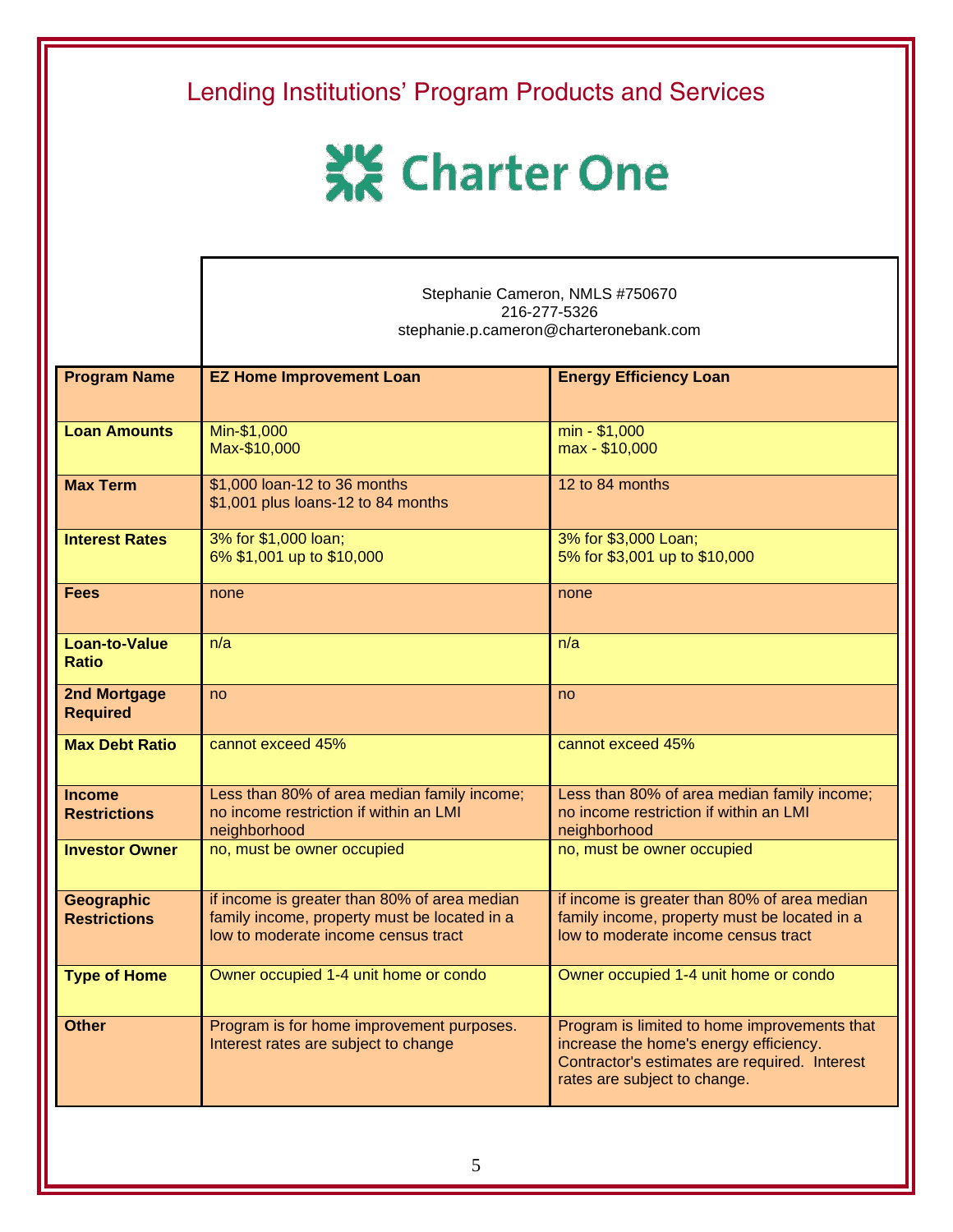| Lending Institutions' Program Products and Services |                                                                                                                                                      |                                                                                                                                 |  |  |  |
|-----------------------------------------------------|------------------------------------------------------------------------------------------------------------------------------------------------------|---------------------------------------------------------------------------------------------------------------------------------|--|--|--|
|                                                     | OPNC                                                                                                                                                 | <b>usbank</b>                                                                                                                   |  |  |  |
|                                                     | Howard Lurie - Strongsville<br>216-695-0838 howard.lurie@pncmortgage.com<br>Nancy Pivon - Highland Hills<br>216-488-4548 nancy.pivon@pncmortgage.com | Chuck Junod<br>Regional Manager<br>216-475-8599                                                                                 |  |  |  |
| <b>Program Name</b>                                 | <b>FHA 203k Streamline</b>                                                                                                                           | <b>American Dream with Repair Escrows</b>                                                                                       |  |  |  |
| <b>Loan Amounts</b>                                 | Max \$298,750                                                                                                                                        | 90% of purchase price                                                                                                           |  |  |  |
| <b>Max Term</b>                                     | 30 year                                                                                                                                              | 30 year                                                                                                                         |  |  |  |
| <b>Interest Rates</b>                               | fixed rates; 3/1 and 5/1 arms available                                                                                                              | .125% below 30 year fixed rate                                                                                                  |  |  |  |
| <b>Fees</b>                                         | 3.5% down payment required<br>1.5% cost of repairs                                                                                                   | fees related to inspection and title                                                                                            |  |  |  |
| <b>Loan-to-Value</b><br><b>Ratio</b>                | 96.5% for all loan amounts                                                                                                                           | cannot exceed 110%                                                                                                              |  |  |  |
| 2nd Mortgage<br><b>Required</b>                     | no                                                                                                                                                   | no                                                                                                                              |  |  |  |
| <b>Max Debt Ratio</b>                               | 31/43 for all with energy efficient repairs                                                                                                          | 35/41                                                                                                                           |  |  |  |
| <b>Income</b><br><b>Restrictions</b>                | none                                                                                                                                                 | less than 80% HUD ami if not low/mod area                                                                                       |  |  |  |
| <b>Investor Owner</b>                               | no, owner occupied only                                                                                                                              | no, owner occupied only                                                                                                         |  |  |  |
| Geographic<br><b>Restrictions</b>                   | none                                                                                                                                                 | none                                                                                                                            |  |  |  |
| <b>Type of Home</b>                                 | 1-4 units owner occupied primary residence                                                                                                           | 1-4 units primary residence                                                                                                     |  |  |  |
| <b>Other</b>                                        |                                                                                                                                                      | A maximum amount of \$5,000 for repairs may<br>be financed into the loan amount and amortized<br>over the full term of the loan |  |  |  |
|                                                     |                                                                                                                                                      |                                                                                                                                 |  |  |  |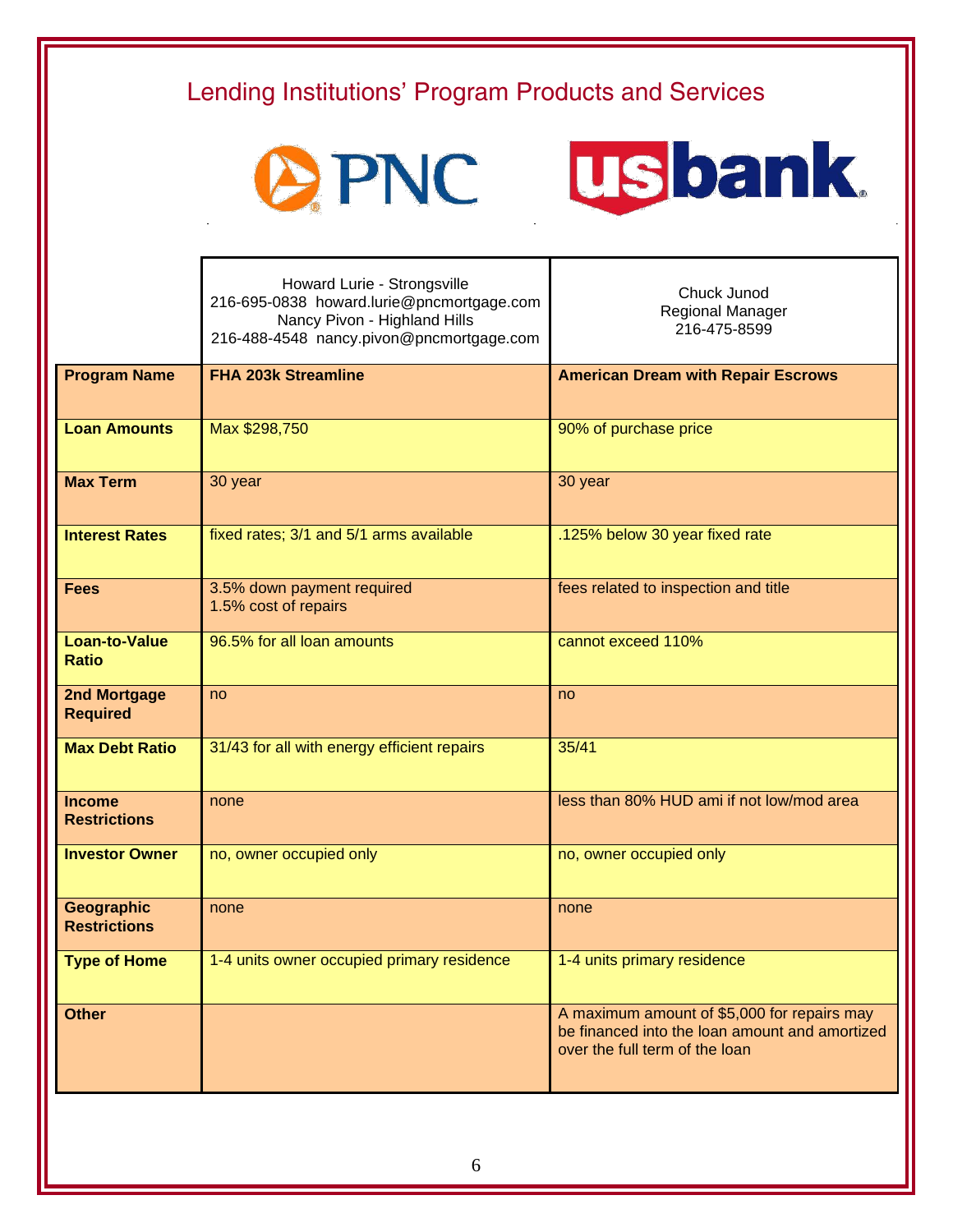



|                                        | <b>Tim Grossman</b><br>216-274-5428 tim.grossman@53.com<br>Randy Koepsel<br>440-461-5747 randykoepsel@53.com<br>OR contact 1-855-266-7366 | <b>Carrie Rosenfelt</b><br>216-515-6090<br>carrie.rosenfelt@huntington.com |
|----------------------------------------|-------------------------------------------------------------------------------------------------------------------------------------------|----------------------------------------------------------------------------|
| <b>Program Name</b>                    | <b>Fifth Third Renovation Home Loan-</b><br><b>Streamline 203k</b>                                                                        | <b>Huntington Home Equity Loan</b>                                         |
| <b>Loan Amounts</b>                    | Max \$298,750 (Cuyahoga County)                                                                                                           | \$1,500-\$10,000                                                           |
| <b>Max Term</b>                        | 30 year                                                                                                                                   | 7 years                                                                    |
| <b>Interest Rates</b>                  | set daily                                                                                                                                 | call for rates                                                             |
| <b>Fees</b>                            | call for details                                                                                                                          | none                                                                       |
| <b>Loan-to-Value</b><br><b>Ratio</b>   | 96.50%                                                                                                                                    | call for details                                                           |
| <b>2nd Mortgage</b><br><b>Required</b> | n/a                                                                                                                                       | call for details                                                           |
| <b>Max Debt Ratio</b>                  | up to 50%                                                                                                                                 | call for details                                                           |
| <b>Income</b><br><b>Restrictions</b>   | none                                                                                                                                      | none                                                                       |
| <b>Investor Owner</b>                  | owner occupied only                                                                                                                       | no, must be owner occupied                                                 |
| Geographic<br><b>Restrictions</b>      | none for the State of Ohio                                                                                                                | property must be located in a low or moderate<br>income census tract       |
| <b>Type of Home</b>                    | 1-4 units primary residence                                                                                                               | 1-4 family residence                                                       |
| <b>Other</b>                           | Multi-Lingual Mortgage Loan Officer available<br>on request-ability to use after improved value<br>up to 110%                             |                                                                            |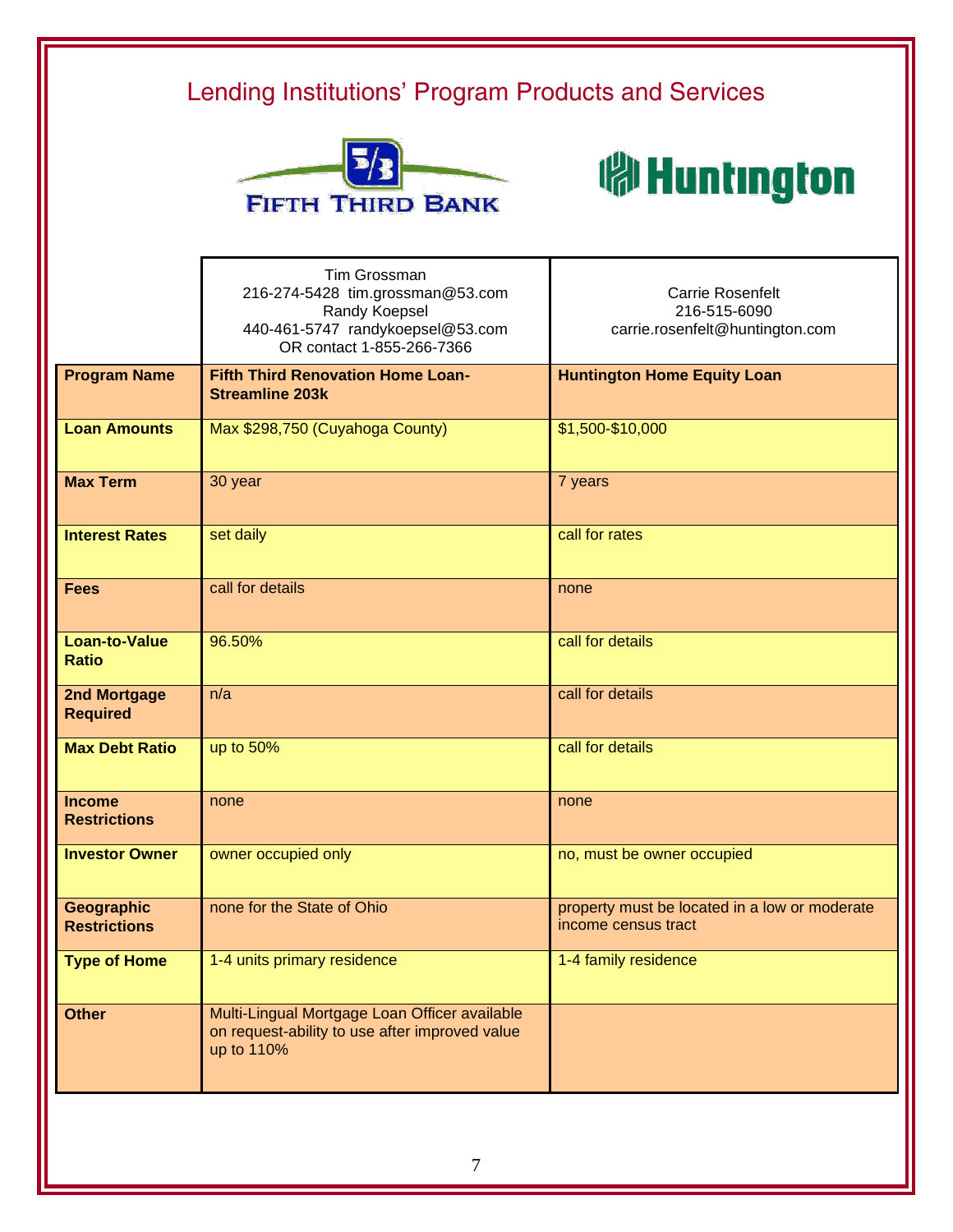



|                                        | Contact Any Local Dollar Bank Branch                                                                     | Calvin Kennedy<br><b>Community Development Services</b><br>216-429-5489<br>calvin.kennedy@thirdfederal.com                                                                                                                                                                                                                                                                                                                                                                                 |  |  |
|----------------------------------------|----------------------------------------------------------------------------------------------------------|--------------------------------------------------------------------------------------------------------------------------------------------------------------------------------------------------------------------------------------------------------------------------------------------------------------------------------------------------------------------------------------------------------------------------------------------------------------------------------------------|--|--|
| <b>Program Name</b>                    | <b>Home Works Home Improvement Loan</b>                                                                  | <b>PREFER (Purchase Refinance Rehab Loan)</b>                                                                                                                                                                                                                                                                                                                                                                                                                                              |  |  |
| <b>Loan Amounts</b>                    | Min.-none<br>Max.-\$50,000                                                                               | Min.-\$5,000<br>Max.-\$150,000                                                                                                                                                                                                                                                                                                                                                                                                                                                             |  |  |
| <b>Max Term</b>                        | 180 months                                                                                               | up to 30 years                                                                                                                                                                                                                                                                                                                                                                                                                                                                             |  |  |
| <b>Interest Rates</b>                  | market rate                                                                                              | standard fixed rates                                                                                                                                                                                                                                                                                                                                                                                                                                                                       |  |  |
| <b>Fees</b>                            | closing costs                                                                                            | call for additional information                                                                                                                                                                                                                                                                                                                                                                                                                                                            |  |  |
| <b>Loan-to-Value</b><br><b>Ratio</b>   | 125%                                                                                                     | 80%                                                                                                                                                                                                                                                                                                                                                                                                                                                                                        |  |  |
| <b>2nd Mortgage</b><br><b>Required</b> | yes                                                                                                      | no                                                                                                                                                                                                                                                                                                                                                                                                                                                                                         |  |  |
| <b>Max Debt Ratio</b>                  | 40%                                                                                                      | 28/36%                                                                                                                                                                                                                                                                                                                                                                                                                                                                                     |  |  |
| <b>Income</b><br><b>Restrictions</b>   | n/a                                                                                                      | none                                                                                                                                                                                                                                                                                                                                                                                                                                                                                       |  |  |
| <b>Investor Owner</b>                  | no, must be owner occupied                                                                               | none                                                                                                                                                                                                                                                                                                                                                                                                                                                                                       |  |  |
| Geographic<br><b>Restrictions</b>      | none                                                                                                     | Cuyahoga                                                                                                                                                                                                                                                                                                                                                                                                                                                                                   |  |  |
| <b>Type of Home</b>                    | $1-4$ unit                                                                                               | 1-2 units primary residence                                                                                                                                                                                                                                                                                                                                                                                                                                                                |  |  |
| <b>Other</b>                           | No obligation fees. No prepayment penalty.<br>Visit any branch or call 1-800-242-BANK (2265)<br>to apply | Third Federal's PREFER program includes:<br>· Spanish multi-lingual assistance available.<br>• Financing up to \$100,000 for property; improvements. Max<br>loan amount of \$150,000.<br>Third Federal Savings also participates in various city of<br>Cleveland rehab programs, like CASH (Cleveland Action to<br><b>Support Housing)</b><br>For more information on special programs and ser-vices at<br>Third Federal, please visit any branch or our website,<br>www.thirdfederal.com. |  |  |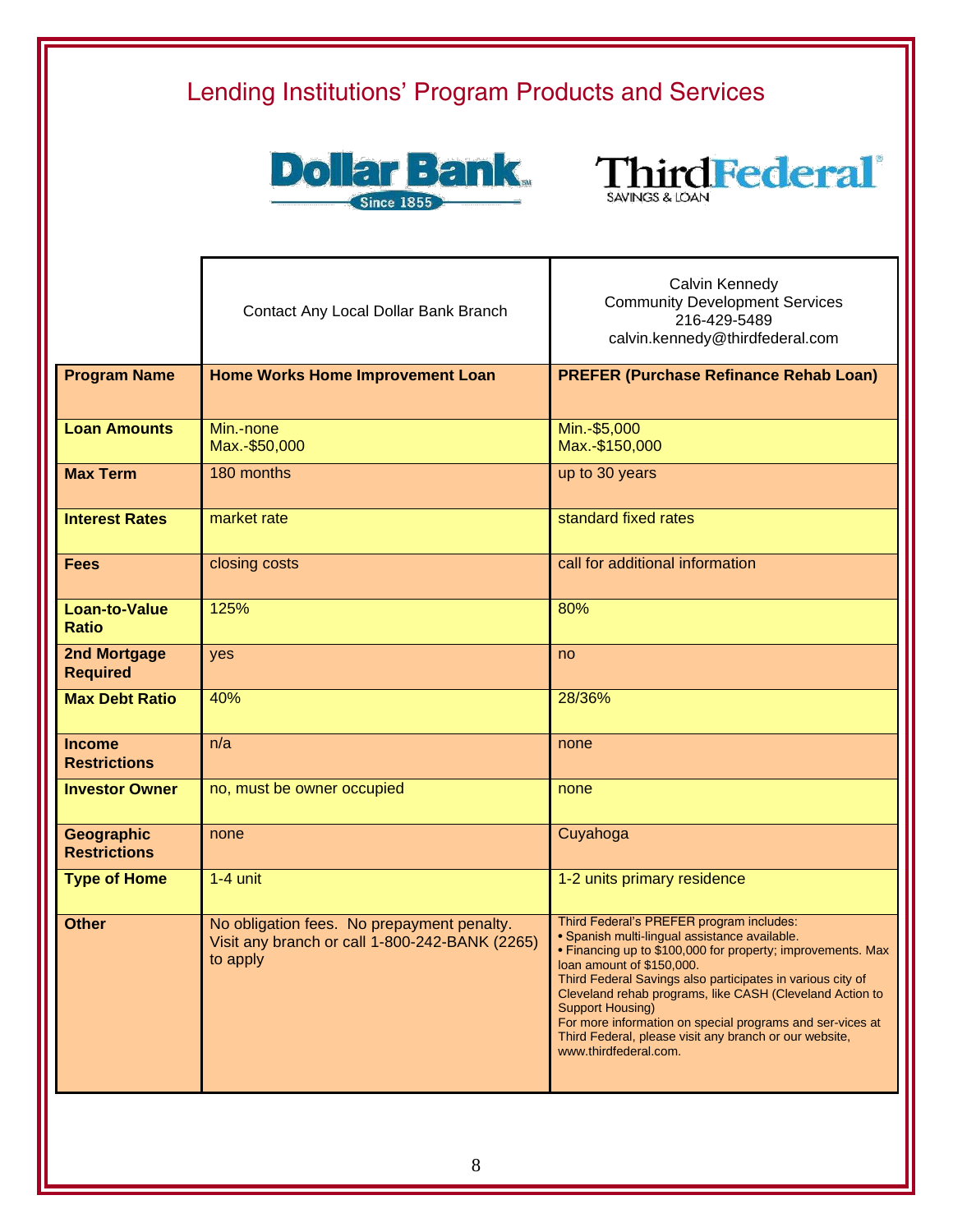# Non-Profit Organizations' Program Products and Services





|                                        | <b>Tom Knittel</b><br>216-621-7350 ext. 20<br>t.knittel@cashcleveland.org                                                                                                                                                                                  | Mary Ogle, Specialist<br><b>Heritage Homes</b><br><b>Cleveland Restoration Society</b><br>216-426-3116                                 |
|----------------------------------------|------------------------------------------------------------------------------------------------------------------------------------------------------------------------------------------------------------------------------------------------------------|----------------------------------------------------------------------------------------------------------------------------------------|
| <b>Program Name</b>                    | <b>Cleveland Action to Support Housing</b><br>(CASH)                                                                                                                                                                                                       | <b>Heritage Home Program</b>                                                                                                           |
| <b>Loan Amounts</b>                    | min.-\$3,000<br>max.-none                                                                                                                                                                                                                                  | min.-\$3,000                                                                                                                           |
| <b>Max Term</b>                        | 12 year                                                                                                                                                                                                                                                    | 5-12 years                                                                                                                             |
| <b>Interest Rates</b>                  | 2.78%                                                                                                                                                                                                                                                      | As low as 1.4%                                                                                                                         |
| <b>Fees</b>                            | 1% amount borrowed;<br>2% amount borrowed for 2+ unit                                                                                                                                                                                                      | \$125.00 bank origination fee, 0-2% Program<br>fee, assistance fee, \$200 escrow fee (if needed)                                       |
| <b>Loan-to-Value</b><br><b>Ratio</b>   | 110%                                                                                                                                                                                                                                                       | Up to 95% (LMI) owner occupied<br>70-90% non owner occupied                                                                            |
| <b>2nd Mortgage</b><br><b>Required</b> | yes                                                                                                                                                                                                                                                        |                                                                                                                                        |
| <b>Max Debt Ratio</b>                  | 40%                                                                                                                                                                                                                                                        | 48%                                                                                                                                    |
| <b>Income</b><br><b>Restrictions</b>   | none                                                                                                                                                                                                                                                       | none                                                                                                                                   |
| <b>Investor Owner</b>                  | yes                                                                                                                                                                                                                                                        | yes                                                                                                                                    |
| Geographic<br><b>Restrictions</b>      | <b>City of Cleveland</b>                                                                                                                                                                                                                                   | <b>Cleveland Wards</b><br>1,4,5,6,7,8,9,10,11,13,14,15,16,& 17                                                                         |
| <b>Type of Home</b>                    | single, 2-family, mixed use and apartment<br>buildings                                                                                                                                                                                                     | 50 years or older<br>1-3 units, zoned residential                                                                                      |
| <b>Other</b>                           | See: www.cashcleveland.org for more details. Interest<br>rates adjusted quarterly. Also available:<br>Vacant House Purchase and Rehabilitation Program<br><b>Emergency Repair Loans</b><br><b>Energy Savers Program</b><br><b>Multi-Family Rehab Loans</b> | See: www.heritagehomeprogram.org<br>Technical staff also provides free home maintenance and<br>project advice. Call to set up a visit! |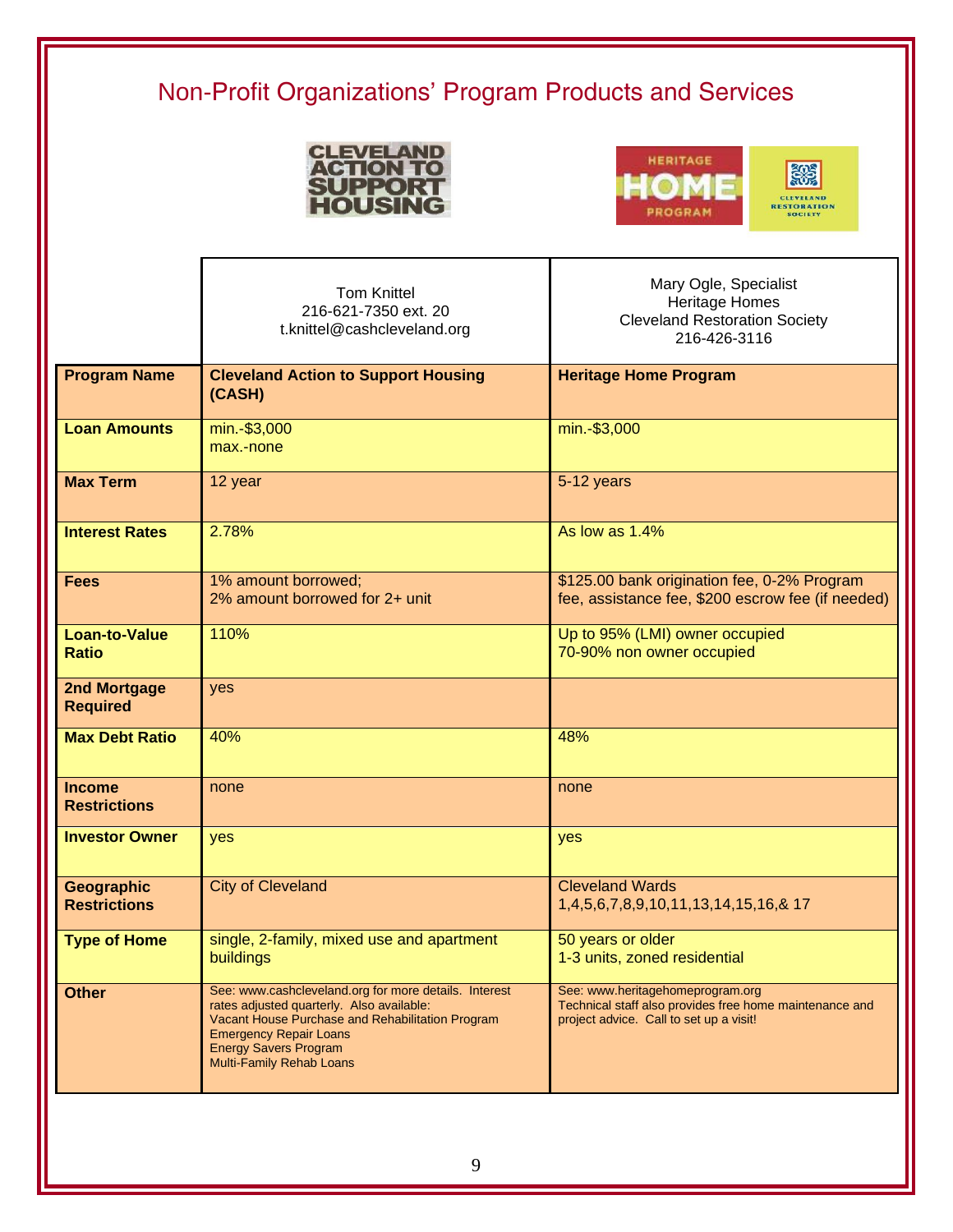# Non-Profit Organizations' Program Products and Services





|                                          | Tom Voss<br>216-458-4663 x322<br>tvoss@nhscleveland.org                             | Contact 216-443-2149 for participating lenders:<br>Fifth Third Bank, Huntington Bank, Key Bank,<br><b>First Federal Lakewood</b> |
|------------------------------------------|-------------------------------------------------------------------------------------|----------------------------------------------------------------------------------------------------------------------------------|
| <b>Program Name</b>                      | <b>NHS of Greater Cleveland Home Repair</b><br>Loan                                 | <b>Housing Enhancement Loan Program - HELP</b>                                                                                   |
| <b>Loan Amounts</b>                      | min.-\$1,000<br>max.-\$60,000                                                       | min.-\$3,000<br>max.-\$200,000                                                                                                   |
| <b>Max Term</b>                          | 30 year                                                                             | <\$12,500-5 years<br>>\$12,500-10 years                                                                                          |
| <b>Interest Rates</b>                    | standard fixed rates                                                                | 3% below client's approved rate                                                                                                  |
| <b>Fees</b>                              | yes; varies                                                                         | \$75-\$175; additional fees may apply for<br>commercial loans                                                                    |
| <b>Loan-to-Value</b><br><b>Ratio</b>     | 110%                                                                                | varies with lenders                                                                                                              |
| <b>2nd Mortgage</b><br><b>Required</b>   | yes                                                                                 | varies with lenders                                                                                                              |
| <b>Max Debt Ratio</b>                    | 45%                                                                                 | varies with lenders                                                                                                              |
| <b>Income</b><br><b>Restrictions</b>     | none                                                                                | none                                                                                                                             |
| <b>Investor Owner</b>                    | no                                                                                  | yes                                                                                                                              |
| <b>Geographic</b><br><b>Restrictions</b> | none                                                                                | <b>City of Cleveland</b>                                                                                                         |
| <b>Type of Home</b>                      | 1-4 unit owner occupied only                                                        | Single family and two-family homes with value<br>less than \$250,000. No limit for 3+ unit<br><b>structures</b>                  |
| <b>Other</b>                             | Visit Neighborhood Housing Services of<br>Greater Cleveland at www.nhscleveland.org | Visit:<br>http://treasurer.cuyahogacounty.us/homeimprove/<br>helphandout.pdf                                                     |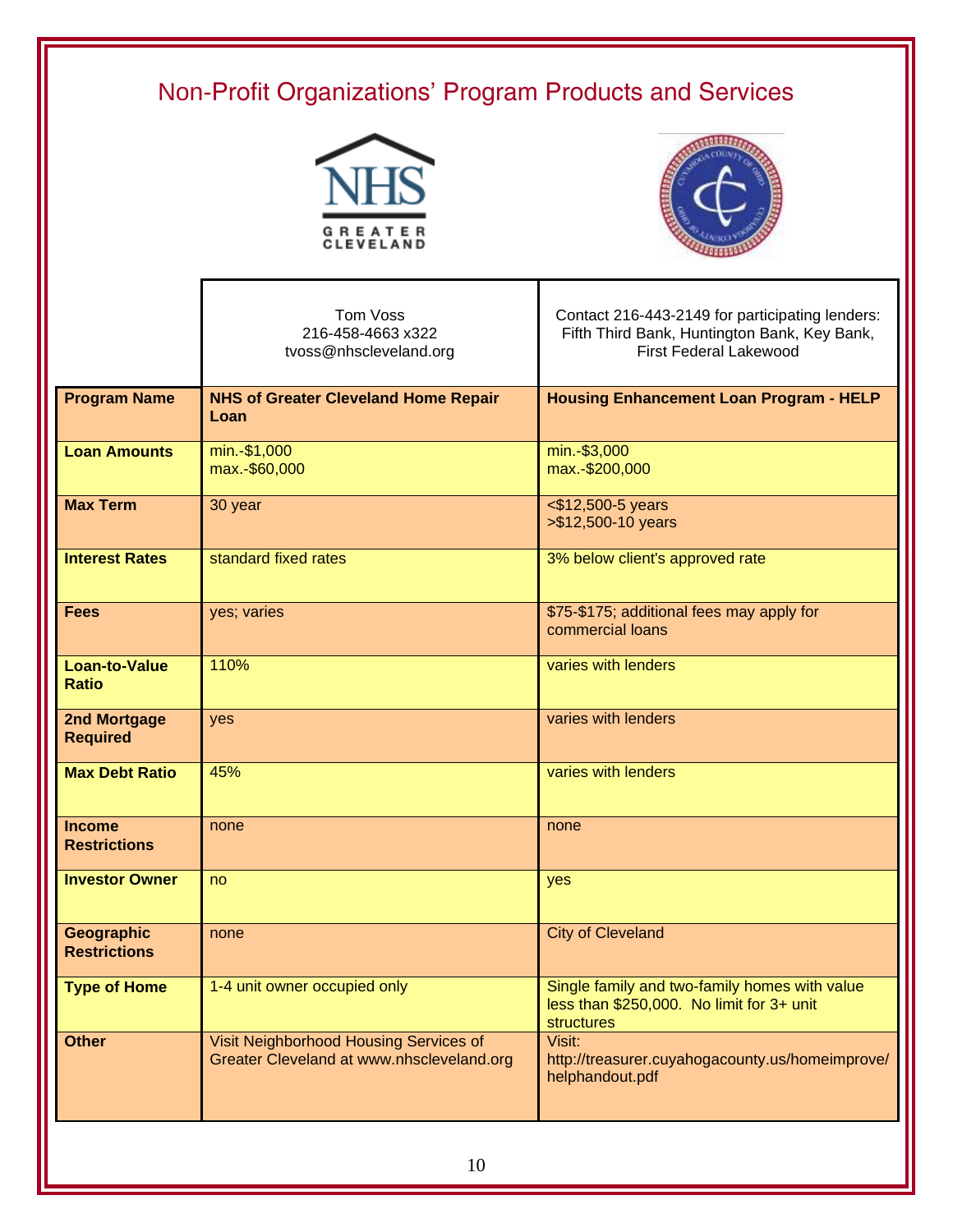## City of Cleveland Loans & Incentive Programs

Kevin Kelley, Council President Daryl P. Rush, Director Community Development



*Afford-A-Home (AAH)* – Developers or General Contractors who have been certified to participate in the Afford-A-Home program can apply for Afford-A-Home funds. **This is not a down-payment assistance program.** Afford-A-Home provides pre-certified Developers or General Contractors who wish to rehabilitate and sell a home to an approved buyer an opportunity to reserve  $2<sup>nd</sup>$  mortgage funds to subsidize the sales price of the unit, which increases the affordability for low-income households. Developers and General Contractors must be certified by the Department of Community to participate and may call 216- 664-4048 for more information

*Repair-A-Home* - A loan/grant program with loans ranging from 0% to 3% interest are available to owner occupants of 1-2 family dwellings who meet income guidelines listed. Monies must be used to repair homes to meet code and housing quality standards. Ability to repay loan is a consideration. Loan amount and repayment terms depend upon the applicant's disposable income. Call 216-664-2045 for more information.

*Senior Housing Assistance Program (SHAP)* - Small grants are available through the Department of Aging for elderly (60+) or permanently disabled low income homeowners, who reside in (and own) single or two-family homes in need of critical health or safety repairs. Call 216-664-2833 for more information.

**Home Weatherization Assistance Program (HWAP)** - is an energy efficiency program with the goal of reducing energy consumption and reducing energy bills in the homes of low income Cuyahoga County residents. Services could include insulation, air sealing, furnace and hot water tank tune up and repair. Eligible residents receive an energy audit of their home, conducted by a state certified inspector who identifies the scope of work. The work is performed by private contractors who are certified by the State of Ohio. The City of Cleveland will pay the contractor directly through a grant received from the State of Ohio. The cost averages \$6,900 per home. City of Cleveland residents call 216-574-7100, Cuyahoga County residents outside the City of Cleveland call 216-228-4383.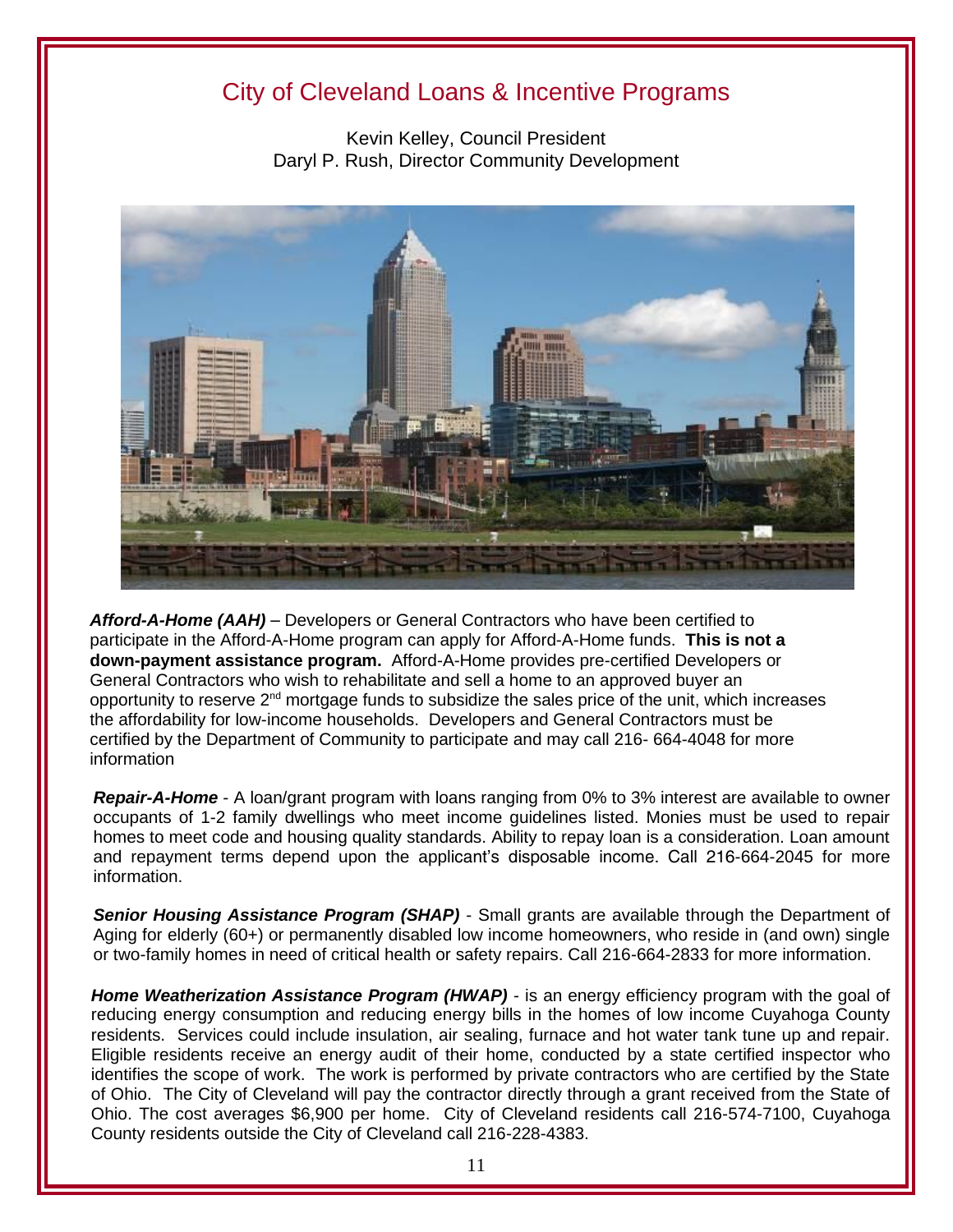| <b>HOUSEHOLD</b><br><b>SIZE</b> | 30%<br><b>AMI</b> | 35%<br><b>AMI</b> | 50%<br><b>AMI</b> | 80%<br><b>AMI</b> | <b>NSP</b><br>120%<br><b>AMI</b> | <b>HWAP</b><br>200%<br><b>Poverty</b> |
|---------------------------------|-------------------|-------------------|-------------------|-------------------|----------------------------------|---------------------------------------|
|                                 | \$13,200          | \$15,365          | \$21,950          | \$35,100          | \$52,550                         | \$23,340                              |
|                                 | \$15,050          | \$17,535          | \$25,050          | \$40,100          | \$60,100                         | \$31,460                              |
| 3                               | \$16,950          | \$19,740          | \$28,200          | \$45,100          | \$67,600                         | \$39,580                              |
| 4                               | \$18,800          | \$21,910          | \$31,300          | \$50,100          | \$75,100                         | \$47,700                              |
| 5                               | \$20,350          | \$23,695          | \$33,850          | \$54,150          | \$81,100                         | \$55,820                              |
| 6                               | \$21,850          | \$25,445          | \$36,350          | \$58,150          | \$87,100                         | \$63,940                              |
|                                 | \$23,350          | \$27,195          | \$38,850          | \$62,150          | \$93,100                         | \$72,060                              |
| 8                               | \$24,850          | \$28,945          | \$41,350          | \$66,150          | \$99,150                         | \$80,180                              |

## **Eligibility Income Guidelines 2014**

### **Equivalent Monthly Gross Income to Qualify**

|                  |            |            |            |            | <b>NSP</b> | <b>HWAP</b>    |
|------------------|------------|------------|------------|------------|------------|----------------|
| <b>HOUSEHOLD</b> | 30%        | <b>35%</b> | 50%        | 80%        | 120%       | 200%           |
| <b>SIZE</b>      | AMI        | <b>AMI</b> | <b>AMI</b> | <b>AMI</b> | AMI        | <b>Poverty</b> |
|                  | \$1,100.00 | \$1,280.42 | \$1,829.17 | \$2,925.00 | \$4,379.17 | \$1,945.00     |
| 2                | \$1,254.17 | \$1,461.25 | \$2,087.50 | \$3,341.67 | \$5,008.33 | \$2,621.67     |
| 3                | \$1,412.50 | \$1,645.00 | \$2,350.00 | \$3,758.33 | \$5,633.33 | \$3,298.33     |
| 4                | \$1,566.67 | \$1,825.83 | \$2,608.33 | \$4,175.00 | \$6,258.33 | \$3,975.00     |
| 5                | \$1,695.83 | \$1,974.58 | \$2,820.83 | \$4,512.50 | \$6,758.33 | \$4,651.67     |
| 6                | \$1,820.83 | \$2,120.42 | \$3,029.17 | \$4,845.83 | \$7,258.33 | \$5,328.33     |
|                  | \$1,945.83 | \$2,266.25 | \$3,237.50 | \$5,179.17 | \$7,758.33 | \$6,005.00     |
| 8                | \$2,070.83 | \$2,412.08 | \$3,445.83 | \$5,512.50 | \$8,262.50 | \$6,681.67     |

## **Program Specific Income Limits**

|                                 |             | <b>Warm and</b>                |             |                          |                   | <b>Lead</b>                     |
|---------------------------------|-------------|--------------------------------|-------------|--------------------------|-------------------|---------------------------------|
| <b>Household</b><br><b>Size</b> | <b>SHAP</b> | <b>Healthy</b><br><b>Homes</b> | <b>HWAP</b> | <b>Repair-</b><br>A-Home | Afford-<br>A-Home | <b>Hazard</b><br><b>Control</b> |
|                                 | \$15,365    | \$23,340                       | \$23,340    | \$35,100                 | \$35,100          | \$35,100                        |
| 2                               | \$17,535    | \$31,460                       | \$31,460    | \$40,100                 | \$40,100          | \$40,100                        |
| 3                               | \$19,740    | \$39,580                       | \$39,580    | \$45,100                 | \$45,100          | \$45,100                        |
| 4                               | \$21,910    | \$47,700                       | \$47,700    | \$50,100                 | \$50,100          | \$50,100                        |
| 5                               | \$23,695    | \$55,820                       | \$55,820    | \$54,150                 | \$54,150          | \$54,150                        |
| 6                               | \$25,445    | \$63,940                       | \$63,940    | \$58,150                 | \$58,150          | \$58,150                        |
|                                 | \$27,195    | \$72,060                       | \$72,060    | \$62,150                 | \$62,150          | \$62,150                        |
| 8                               | \$28,945    | \$80,180                       | \$80,180    | \$66,150                 | \$66,150          | \$66,150                        |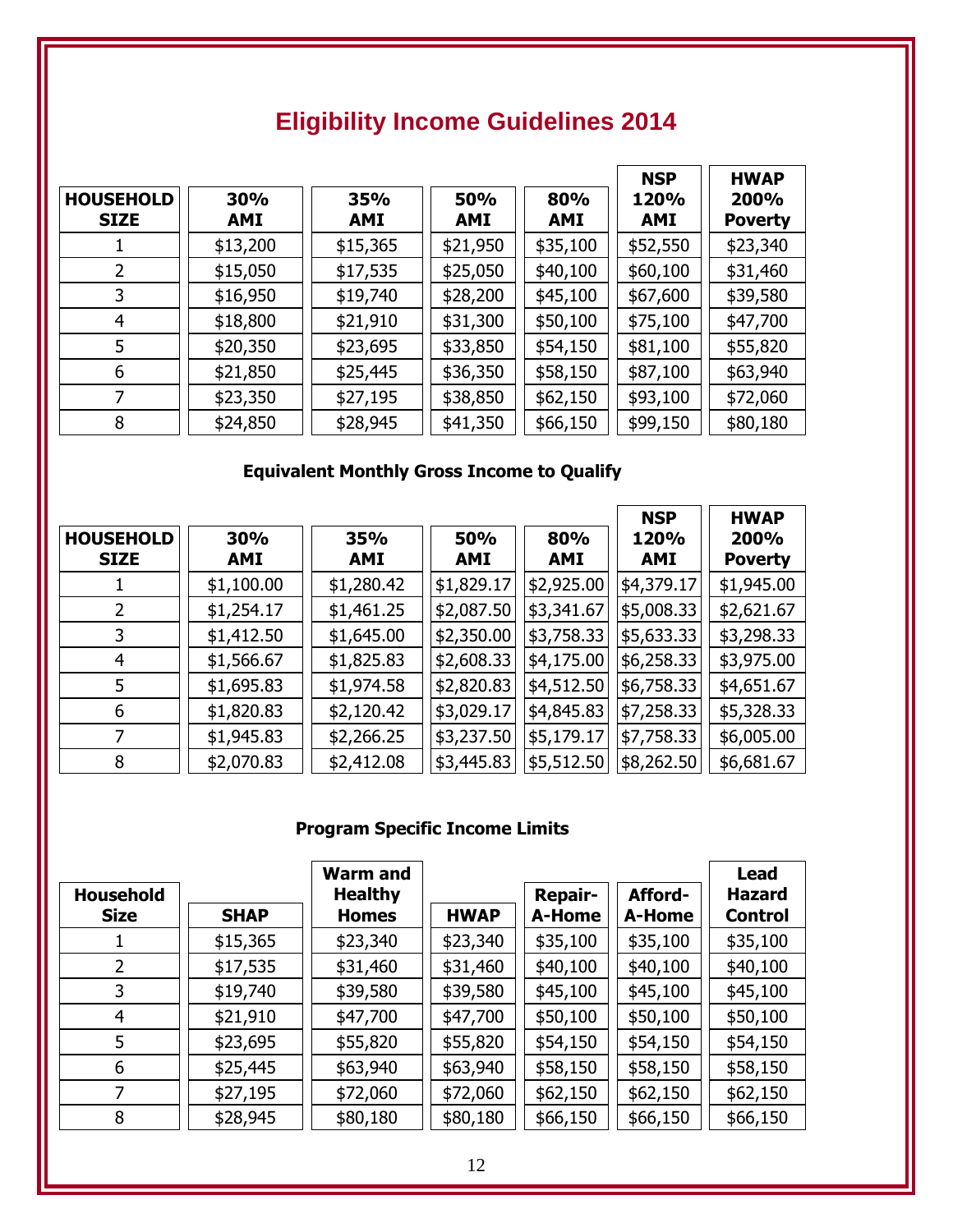## **WORKING WITH CONTRACTOR BEST PRACTICES**



## Five Things every homeowner should know when hiring a contractor:

#### **1. Obtain three written estimates.**

- Check references by contacting the Better Business Bureau (216-241-7678), Professional Remodelers of Ohio (216-619-6274), or the Home Builders Association (216-447-8700).
- Ask for names, addresses and phone numbers of past customers, then contact them to determine their level of satisfaction.

### **2. Obtain and review a written contract.**

- Include a three-day cancellation clause.
- Be sure to precisely identify the scope of work to be done to your home.

#### **3. Verify contractor background information.**

- Make sure contractor is licensed, insured & bonded.

- Call the City of Cleveland at 216-664-2910 to verify that the contractor is registered with the City of Cleveland.

#### **4. Contractor is responsible to obtain all permits.**

- Contractor must furnish copies of permits to homeowner.
- Contractor must arrange all field inspections.

#### **5. Avoid advance payments.**

- Only pay for work that has been completed.
- Keep the down payment amount to a minimum. Keep a file containing all records and receipts.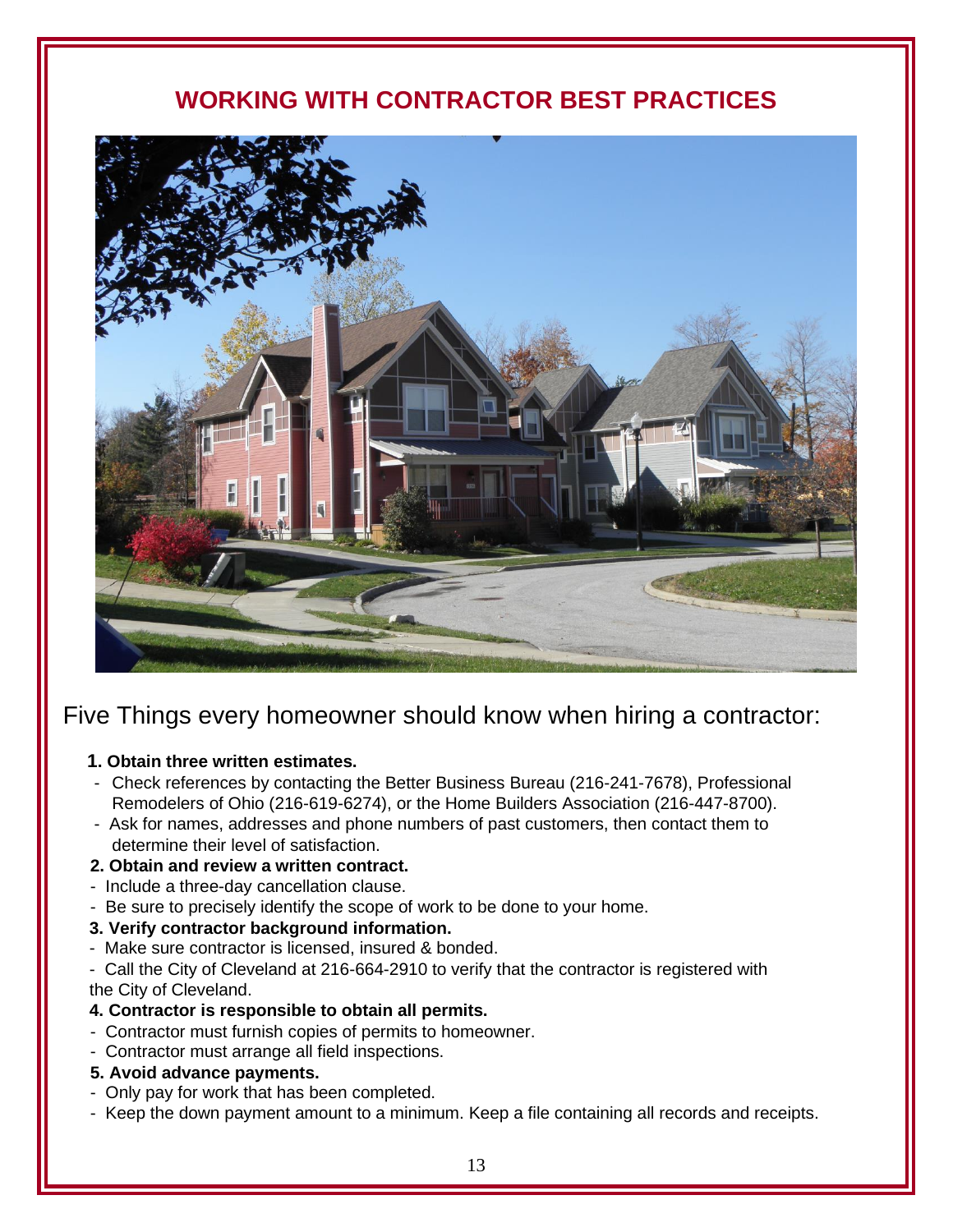## Greater Circle Living Program



#### **Buy**

Greater Circle Living (GCL) offers a \$5,000 forgivable loan for down payment and/or closing costs for the purchase of an owner occupied home by a full-time employee of eligible nonprofit institutions in Greater University Circle.

Loans are forgiven if the employee continues to work for a participating Greater University Circle institution and continues to occupy the residence for five years after the loan closes. Employees of Case Western Reserve University, Cleveland Clinic, Cleveland Museum of Art, and University Hospitals may be eligible for an additional \$10,000 forgivable loan for down payment or closing costs on the purchase of an owner occupied home. Employees of Judson at University Circle may be eligible for an additional \$5,000 forgivable loan for down payment or closing costs on the purchase of an owner occupied home.

#### **Rent**

GCL provides a one month rental payment up to \$1,400 for employees who execute a one year lease in an approved rental unit. Open to eligible employees of Case Western Reserve University, Cleveland Clinic, Cleveland Museum of Art, and University Hospitals.

#### **Rehab**

GCL provides up to \$8,000 in matching funds for exterior renovations for employees who live in the district and are owner occupants. Employees must contribute a 25% match of the requested funds. Open to eligible employees of Case Western Reserve University, Cleveland Clinic, Cleveland Museum of Art, and University Hospitals.

\*Greater University Circle includes all of Fairfax, Little Italy, University Circle and parts of Buckeye/Shaker, Glenville, Hough, and East Cleveland.

For program details and to view the application process please visit www.fairfaxrenaissance.org or call Fairfax Renaissance Development Corporation at 216-361-8400.



The Department of Community Development, Office of Fair Housing & Consumer Affairs. The City of Cleveland Consumer Protection Code as well as State & Federal Consumer Protection Laws provides consumers assistance and relief from fraudulent, unfair, deceptive and unconscionable business practices. For more information contact (216) 664-4529.